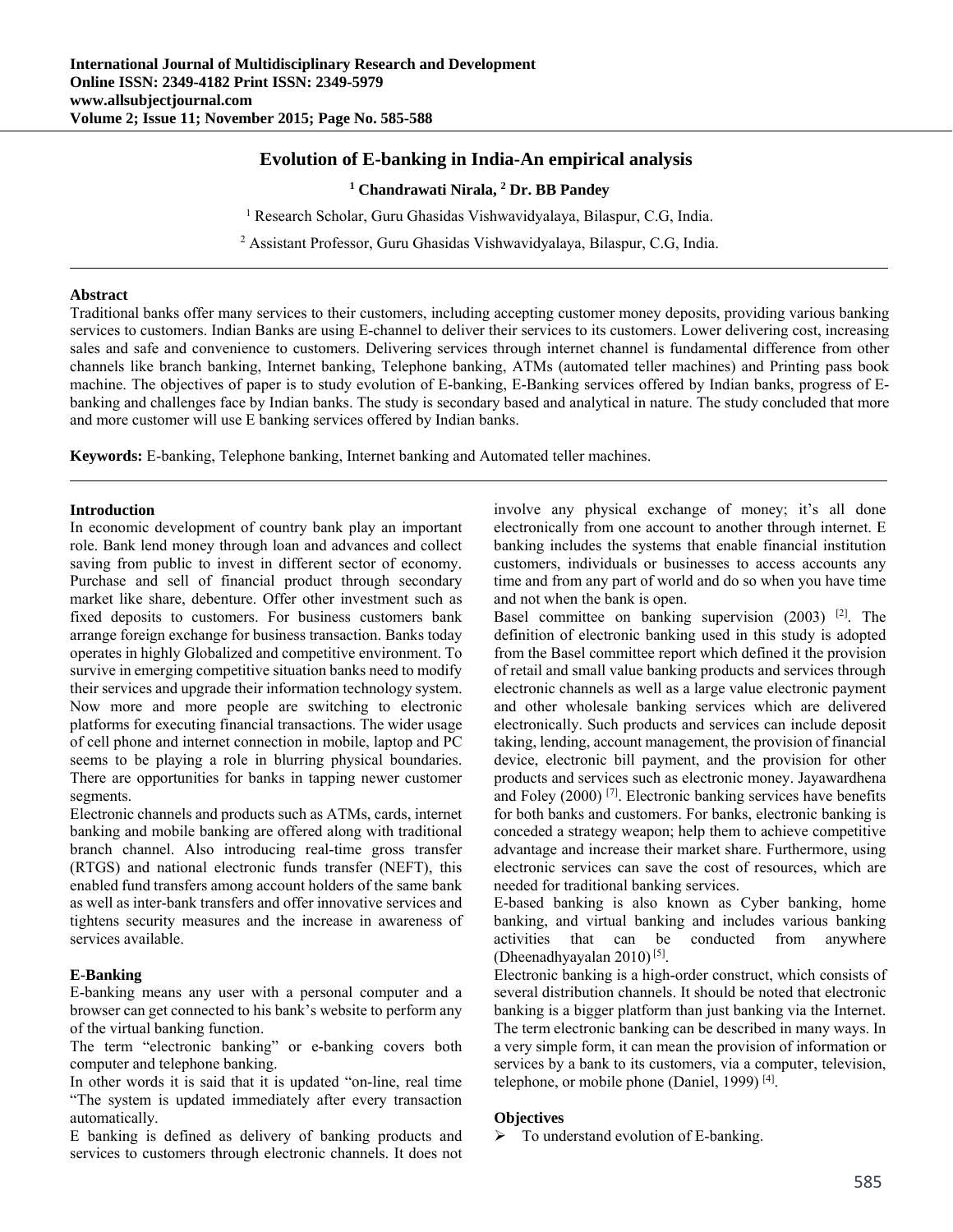- $\triangleright$  To identify various e-banking services/products adopted by Indian banks. To find advantages of E-Banking to Customers and Banks.
- $\triangleright$  To study and analyze the progress made by Indian banking industry in adoption of technology.
- $\triangleright$  To study the challenges faced by Indian banks in adoption of technology and make recommendations to tackle these challenges.

## **Methodology**

The study is secondary based in analytical in nature. Using unpublished and published article, ongoing academic working paper and internet is used extensively as a source of information.

## **Literature Review**

R, Karuppusam (Nov 2011) [8]. Reasons for Adopting Ebanking Facilities -Saves time, Feel comfortable in using Ebanking services, always curious to use new technology, Desire to conduct banking independently, Transaction in E-banking is fast, Adds to prestige and status, Reduce cost of transaction, trustworthy and secure.

Swati, Vishnoi (Dec 2014)<sup>[14]</sup>. Factors for negative perception towards E-Banking:-Difficulty in Understanding, Unfriendly website, Security, Fear loss of Personal Information, Misuse. Factors for positive perception towards E-Banking:-Speed, Cost Effective and Saves times.

Fozia (Sep 2013) <sup>[6]</sup>. Age and occupation are the important demographic factors in the banks which have used to measure the perception of the customers on e-banking services.

Kumbhar  $(2011)$  [9]. Contact Facilities, System Availability, Fulfilment, Efficiency and Compensation are comparatively less important because these dimensions explain 21.70 percent of variance in customers' satisfaction. Security/Assurance, Responsiveness, Easy to Use, Cost Effectiveness and Compensation are predictors of brand perception in e-banking and Fulfilment, Efficiency, Security/Assurance Responsiveness, Convenience, Cost Effectiveness, Problem Handling and Compensation are predictors of perceived value in e-banking. Aarti Varma (Dec 2013) [13], E-banking has become very important for the survival of bank in the changing banking industry. More efforts should be taken by bank in undertaking advertisement and promotional campaign so that greater awareness among consumer is created.

### **Evolution of E-Banking in India**

Since the late 1990s E-Banking has developed from virtual insignificance to tens of millions of users worldwide (OECD, 2001) [3]. In India e-banking is recent origin. Only in the early 1990s there has been start of non-branch banking services. Opening up of economy in 1991 marked the entry of foreign banks. They brought new technology with them. Banking products became more and more competitive. Need for differentiation of products and services was felt. The good old manual systems on which Indian Banking depended upon for centuries seem to have no place today. The credit of launching internet banking in India goes to ICICI Bank. Citibank and HDFC Bank followed with internet banking services in 1999. Several initiatives have been taken by the Government of India as well as the Reserve Bank to facilitate the development of ebanking in India. The Government of India enacted the IT Act, 2000 with effect from October 17, 2000 which provided legal recognition to electronic transactions and other means of

electronic commerce. The Reserve Bank is monitoring and reviewing the legal and other requirements of e-banking on a continuous basis to ensure that e-banking would develop on sound lines and e-banking related challenges would not pose a threat to financial stability.

A high level Committee under chairmanship of Dr. K.C. Chakrabarty and members from IIT, IIM, IDRBT, Banks and the Reserve Bank prepared the "IT Vision Document- 2011- 17",fortheReserveBankandbanks which provides an indicative road map for enhanced usage of IT in the banking sector.

To cope with the pressure of growing competition, Indian commercial banks have adopted several initiatives and ebanking is one of them. The competition has been especially tough for the public sector banks, as the newly established private sector and foreign banks are leaders in the adoption of e-banking.

### **Services Offers in Electronic Banking**

- Internet Banking
- Mobile Banking
- Telephone Banking
- Automated teller machines (ATMs)
- Debit card/ credit card
- Electronic Fund Transfer

## **Level of Services Offered in E-Banking**

The Reserve Bank of India constituted a working group on E Banking. The group divided the E banking products in India into 3 types based on the levels of access granted. They are:

- Information Only System: General purpose information like interest rates, branch location, bank products and their features, loan and deposit calculations are provided in the banks website. There exist facilities for downloading various types of application forms. The communication is normally done through e-mail. There is no interaction between the customer and bank's application system. No identification of the customer is done. In this system, there is no possibility of any unauthorized person getting into production systems of the bank through internet.
- Electronic Information Transfer System: The system provides customer- specific information in the form of account balances, transaction details, and statement of accounts. The information is still largely of the 'read only' format. Identification and authentication of the customer is through password. The information is fetched from the bank's application system either in batch mode or off-line. The application systems cannot directly access through the internet.
- Fully Electronic Transactional System: This system allows bi-directional capabilities. Transactions can be submitted by the customer for online update. This system requires high degree of security and control. In this environment, web server and application systems are linked over secure infrastructure. It comprises technology covering computerization, networking and security, inter-bank payment gateway and legal infrastructure.

## **Advantages to Banks**

- Very low setup cost.
- Capability to cater to a very large customer base.
- Saves a lot of operational costs. Adds to the baseline.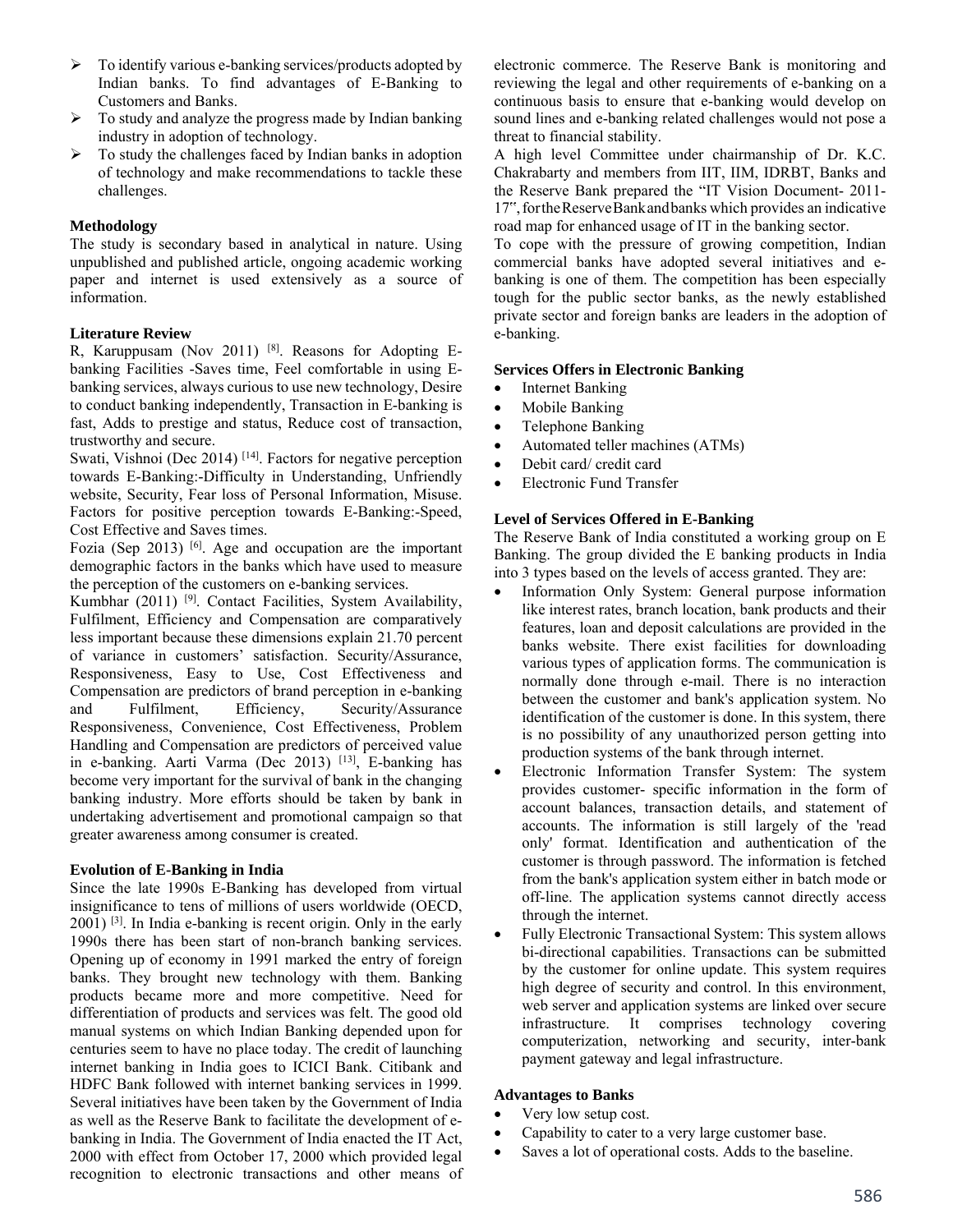- Banks can offer a lot of personalized services to their customers.
- Reduction of burden on branch banking.
- On-line banking is effective medium of promotion of various schemes of bank, a marketing tool indeed.
- Reducing chance of fraud and misappropriation.

## **Advantages to Customer**

- It is convenient.
- It isn't bound by operational timings.
- There are no geographical barriers.
- Services can be offered at minimal cost.
- Check your transactions at any time of the day, and as many times as you want to.
- Getting quarterly statements from the bank, transferring funds to outstation, and other such activities can be done free of charge through online banking.
- On-line purchase of goods and services

## **Progress of E-Banking in India**

In India, Reserve Bank of India outlined the mission to ensure that payment and settlement systems are safe, efficient, interoperable, authorized, accessible, inclusive and compliant with international standards. The Vision is to proactively encourage electronic payment system for ushering in a less cash society in India. Regulation is keen to promote innovation and competition with an intention to help payment system achieve international standards. Various initiatives by Reserve Bank of India, in mid-eighties and early-nineties, resulted in offering technology based solutions. The need evolved to provide cost effective alternative system.

Electronic Clearing Service (ECS) was launched in 1990s to cater to bulk and repetitive payments. By September 2008, a new avatar in the form of National Electronic Clearing cell was launched to handle multiple credits to beneficiary accounts. National Electronic Clearing Service (NECS) rides on core banking solution of member banks. The retail funds transfer system was introduced in 1990s to allow electronic transfer of fund for people to people payment. In November 2005, a robust system was launched to allow one to one funds transfer requirement of individuals and corporate. Prepaid instruments allow transaction for goods and services against the value stored on payment instrument. It may be in the form of smart cards, magnetic stripe cards, internet wallets, mobile accounts, mobile wallets and paper vouchers. Consequent to the guidelines in mobile banking, selected banks were permitted to offer the service after receipt of necessary permission from Reserve Bank of India. Indian Retail payments pose significant challenges and opportunities. Based on Payment system vision document released by Reserve Bank of India, the number of non-cash transactions, at 6 per person, is low in India. It is estimated that Government subsidies alone constitute more than Rs.2.93 trillion and electronification has a potential to translate 4.13 billion electronic transactions in a year. Based on the report of Internet and Mobile Association of India (IAMAI), internet commerce is expected to reach Rs.465 billion by the year 2012.

## **Challenges**

### **1. Socio-cultural**

 Less awareness and familiar to internet and new technology.

- Illiteracy and Lack of computer knowledge.
- People want to have banking receipt.
- Tendency to hold cash.
- English language is barrier.
- Contact with Bankers.

## **2. Economical**

- Average income per person is low in India so not able to achieve communication equipment.
- Heavy investment is needed for infrastructure.

## **3. Knowledge**

- Lack of technology.
- Limited trained workers.
- Improper use of Technology.

## **4. Infrastructure**

- Poor information infrastructure (poor internet penetration)
- Hardware available is not sufficient in the country (PC, ATM, POS, etc.).
- Weak Telecommunication (fibre optic, satellite networks, and communication bandwidth).

## **5. Legal and Security**

- Lacking or weak security measures.
- Lack and limitation of regulation and law.

## **6. Management and Banking**

- Managerial risk associated with E-banking.
- Lack of long term strategic management.
- Not focus on training for new technology for bank employee.
- Transfer of employee and manager therefore change in decision making is an obstacle.

## **Suggestion**

- More efforts should be taken by bank in undertaking advertisement and promotional campaign so that greater awareness among consumer is created.
- More focus should be given on appropriate network facility.
- Easy method to operate online banking should be installed by the bank so as to make more and more customer to use net banking.
- Employees of banks should be given special technical training for the use of e-banking so that they can further encourage customers to use the same.
- Bank should take initiative to organize training campaign, seminar and workshop for their customer to boost use of ebanking.
- Government should make huge investments for building the information infrastructure.

### **Conclusion**

E-Banking enables better business anywhere, anytime and 24\*7 hours services. More and more customers are switching to electronic platform for executing banking transaction. In India increasing use of mobile and internet connection in mobile, laptop and personnel computer made customers uses more Ebanking services. Presently, most banks have an online banking